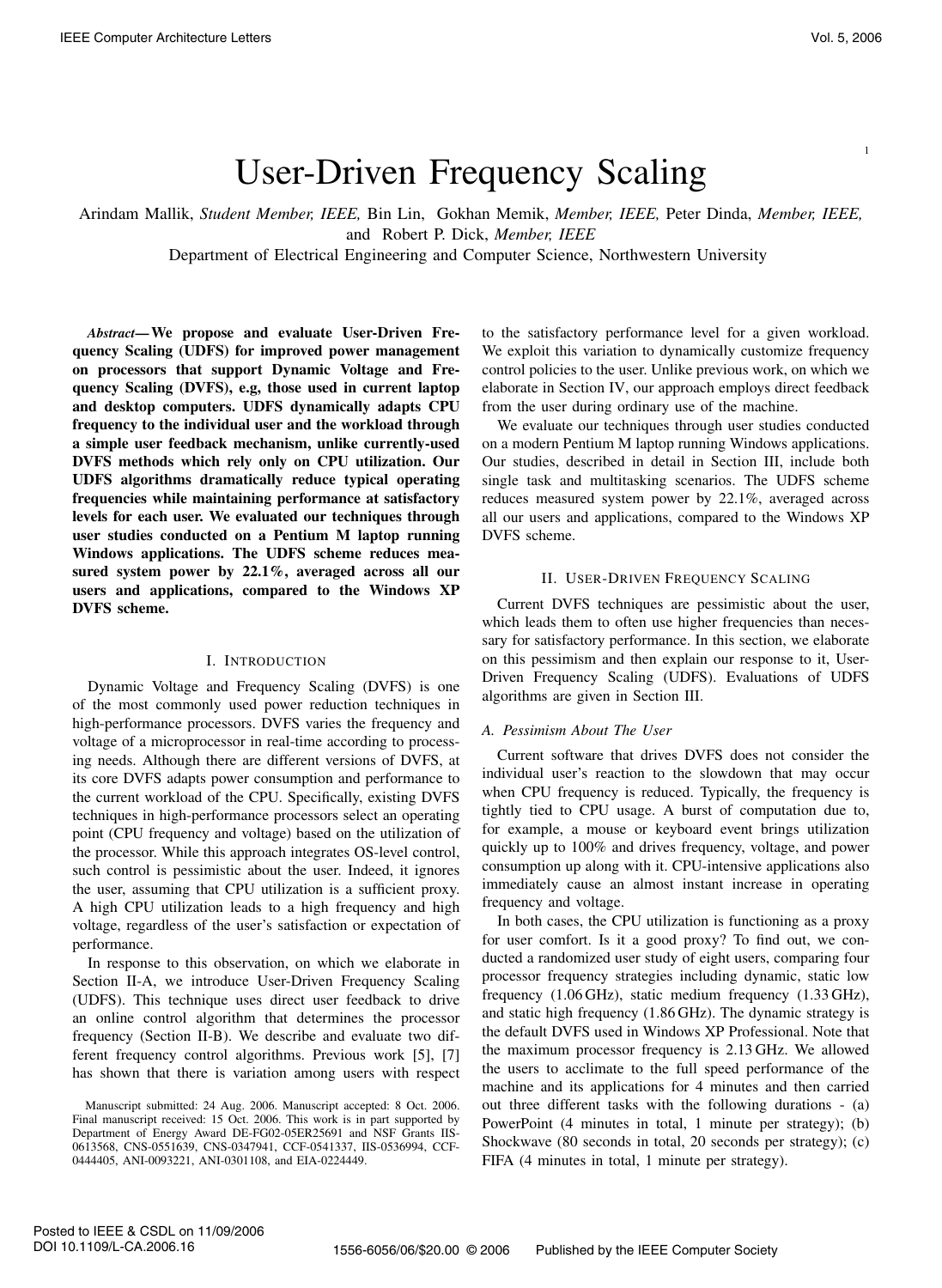

Fig. 1. User comfort for (a) Shockwave; (b) FIFA game.

Users verbally ranked their experiences after each task/strategy pair on a scale of 1 (discomforted) to 10 (very comfortable). Figure 1 illustrates the results of the study in the form of overlapped histograms of the participants' reported comfort level for each of four strategies for the Shockwave animation and the FIFA game (powerpoint is omitted). The horizontal axis displays the range of comfort levels allowed in the study and the vertical axis displays the count of the number of times that level was reported. Not surprisingly, user comfort with any given frequency is highly dependent on the application, but, much less obviously, *there is considerable variation among users in the frequency that is acceptable for any given application.* It is this variation that we seek to exploit. In addition, the comfort levels for the dynamic frequency is practically indistinguishable from the static high frequency, which uses a lower frequency than the dynamic strategy.

## *B. Technique*

Our implementation of user-driven frequency scaling consists of client software that runs as a Windows toolbar task as well as software that implements CPU frequency changes and data recording. The client is a modified version of an earlier tool used to understand user comfort with resource borrowing [5] and implement user-driven scheduling [7]. In the client, the user can express discomfort at any time by pressing the F11 key. These events drive the UDFS algorithm which then uses the Windows API to control CPU frequency. We monitor the CPU frequency using Windows Performance Count and Log [10]. We next describe the UDFS algorithms and strategies.

*1) Expectations:* It is important to note that a simple strategy that selects a static frequency for an application (and/or for a user) is inadequate for three reasons. First, each user will be satisfied with a different level of performance for each application. Second, even when a user is working with an application, the behavior of the application and the expected performance varies over time. Applications go through phases, each with potentially different computational requirements. Finally, the user's expected performance is also likely to change over time as the user's priorities shift. For these reasons, a frequency scaling algorithm should dynamically adjust to the user's needs.

*2) UDFS1 Algorithm:* UDFS1 is an adaptive algorithm that can be viewed as an extension/variant of the TCP congestion control algorithm [11], [2]. UDFS1 has two state variables: f, the current control value (CPU frequency) and  $f_t$  (the current threshold). Adaptation is controlled by three constant parameters:  $\rho$ , the rate of decrease,  $\alpha = f(\rho)$ , the slow start speed, and  $\beta = g(\rho)$ , the additive decrease speed. Like TCP, UDFS1 operates in three modes, as described below.

- Slow Start (Exponential Decrease): If  $f > f_t$ , we decrease f exponentially with time (e.g.,  $f \propto 2^{\alpha t}$ ).
- User event avoidance (Additive Decrease): If no user feedback is received and  $f \leq f_t$ , f decreases linearly with time,  $f \propto \beta t$ .
- User event (Multiplicative Increase): When the user expresses discomfort at level f we immediately set  $f_t =$  $f_{t-1}$  and set f to the initial (highest) frequency.

This behavior is virtually identical to that of TCP Reno, except for the more aggressive setting of the threshold. Additionally, unlike TCP Reno, we also control  $\rho$ , the key parameter that controls the rate of exponential and linear increase from button press to button press. In particular, for every user event, we update  $\rho$  as follows  $\rho_{i+1} = \rho_i \left( 1 + \gamma \times \frac{T_i - T_{AVI}}{T_{AVI}} \right)$  where  $T_i$  is the latest inter-arrival time between user events and  $T_{AVI}$  is the target mean inter-arrival time between user events, as currently preset by us.  $\gamma$  controls the sensitivity to the feedback.

We set our constant parameters ( $T_{AVI} = 120$ ,  $\alpha = 1.5$ ,  $\beta =$  $0.8, \gamma = 1.5$ ) based on the experience of two of the authors using the system. These parameter values were subsequently validated via user studies (Section III). Ideally, we would empirically evaluate the sensitivity of UDFS1 performance to these parameters. However, it is important to note that any such study would require having real users in the loop, and thus would be excessively slow. Testing five values of each parameter on 20 users would require 312 days (based on 8 users/day and 45 minutes/user). For this reason, we decided to choose the parameters based on qualitative evaluation by the authors and then validate them by evaluating the whole system with the choices. We observed that Windows DVFS causes the system to run at the highest frequency during the whole execution period except the first few seconds. On the other hand, the UDFS1 scheme causes the processor frequency to increase only when the user expresses discomfort. Otherwise, it slowly decreases.

*3) UDFS2 Algorithm:* UDFS2 tries to find the lowest frequency at which the user feels comfortable and then stabilize there. For each frequency level possible in the processor, we assign an interval  $t_i$ , the time for the algorithm to stay at that level. If no user feedback is received during the interval, the algorithm reduces the frequency from  $f_i$  to  $f_{i+1}$ . The default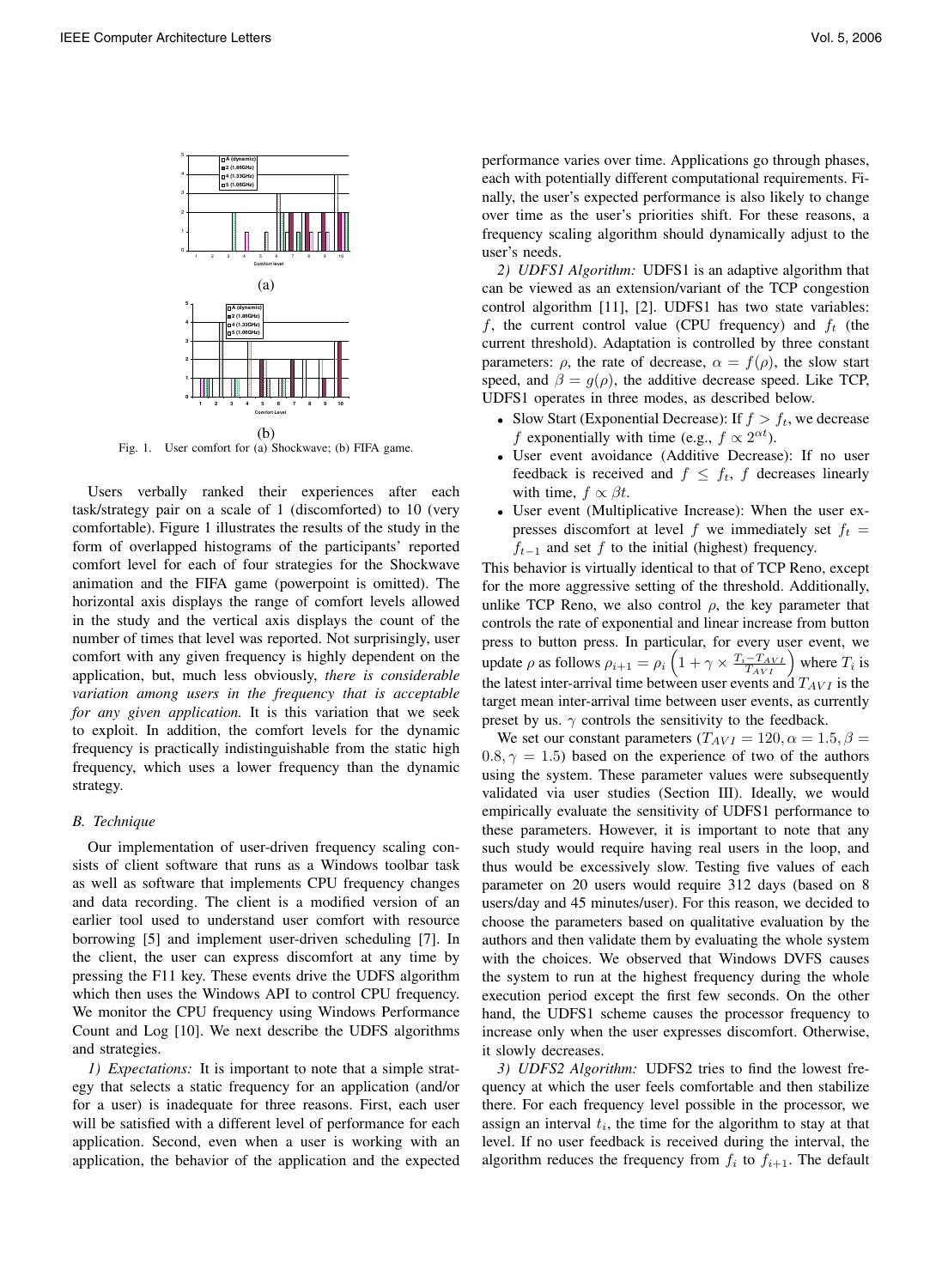interval is 10 seconds for all levels. If the user is irritated at control level  $f_i$ , we reset the frequency level to  $f_{i-1}$  and we update all of our intervals via:

$$
t_{i-1} = \alpha t_{i-1}
$$
  
\n
$$
t_k = \beta t_k, \forall k. k \neq i-1
$$
  
\n
$$
i = \min(i-1, 0)
$$

Here  $\alpha > 1$  is the rate of interval increase and  $\beta < 1$  is rate of interval decrease. In our study,  $\alpha = 2.5$  and  $\beta = 0.8$ . This strategy is motivated by the conjecture that the user was comfortable with the previous level and the algorithm should spend more time at that level. Again, because users would have to be in the inner loop of any sensitivity study, we have chosen the parameters qualitatively and evaluated the whole system using that choice, as described in Section III.

### III. EVALUATION

UDFS employs user feedback to customize processor frequency to the individual user. The amount of feedback from the user is reasonable, and declines quickly over time as an application or set of applications is used.

Our experiments were done using an IBM Thinkpad T43P with a 2.13 GHz Pentium M-770 CPU and 1 GB memory running Microsoft Windows XP Professional SP2. Although eight different frequency levels can be set on the Pentium M-770 processor, only six can be used due to limitations in the SpeedStep technology. We ran a study with 20 users. The user study took around 45 minutes for each user. First, users fill out a questionnaire stating level of experience in different O/S and applications. It was followed by a brief period of acclimation to the performance of our machine. Each user was asked perform the following tasks for UDFS1: Microsoft PowerPoint plus music (4 minutes); 3D Shockwave animation (4 minutes);and FIFA game (8 minutes). The user repeated the same set of tasks for UDFS2.

Figure 2 illustrates the performance of the UDFS2 algorithm in our study (UDFS1 and PowerPoint are omitted for space constraints, but are similar). Each graph shows, as a function of time, the minimum, average, maximum, and standard deviation of user-driven CPU frequency, aggregated over our 20 users. Notice that there is large variation in acceptable frequency among the users for the animation and game. For both algorithms it is very rare to see the processor run at the maximum CPU frequency. Even the most sophisticated users were comfortable with running the tasks with lower frequencies than those selected by the dynamic Windows DVFS scheme.

#### *A. CPU Dynamic Power Improvement*

We used the system described in Section II-B, recording frequency over time. We then combine this frequency information to derive CPU power savings for UDFS. For reference, we used the nominal core voltage given in the datasheet [6] at different





(b) UDFS2 - FIFA Game Fig. 2. Frequency vs. time, UDFS2, aggregated, 20 users.

operating frequencies. The dynamic power consumption of a processor is directly related to frequency and supply voltage and can be expressed using the formula  $P_{dyn} = V^2CF$ , which states that dynamic power is equal to the product of voltage squared, capacitance, and frequency.

Figure 3 presents both individual user results and average results for UDFS1 and UDFS2 for three different applications. The vertical axis show the percentage improvement for power over the Windows native DVFS scheme. For the Shockwave animation, we see mixed responses from the users, although on average UDFS1 and UDFS2 reduce the power consumption by 15.6% and 32.2%, respectively. UDFS2 performs better for this application because the users can be satisfied by ramping up to a higher frequency rather than the maximum frequency. Note that UDFS1 immediately moves to the maximum frequency on a button press. User 17 with UDFS1 is anomalous. This user wanted the system to perform better than the hardware permitted and thus pressed the button virtually continuously even when it was running at the highest frequency.

The FIFA game also exhibits considerable variation among users. Using conventional DVFS, the system always runs at the highest frequency. The UDFS schemes try to throttle down the frequency over the time. They therefore reduce the power consumption even in the worst case (0.9% and 2.1% for UDFS1 and UDFS2, respectively) while achieving better improvements, on average (16.1% and 25.5%, respectively). For PowerPoint, UDFS1 and UDFS2 reduce power consumption by an average of 18.4% and 17.0%, respectively. On average, the power consumption can be reduced by 24.9% over existing DVFS schemes for all three applications using the UDFS2 algorithm.